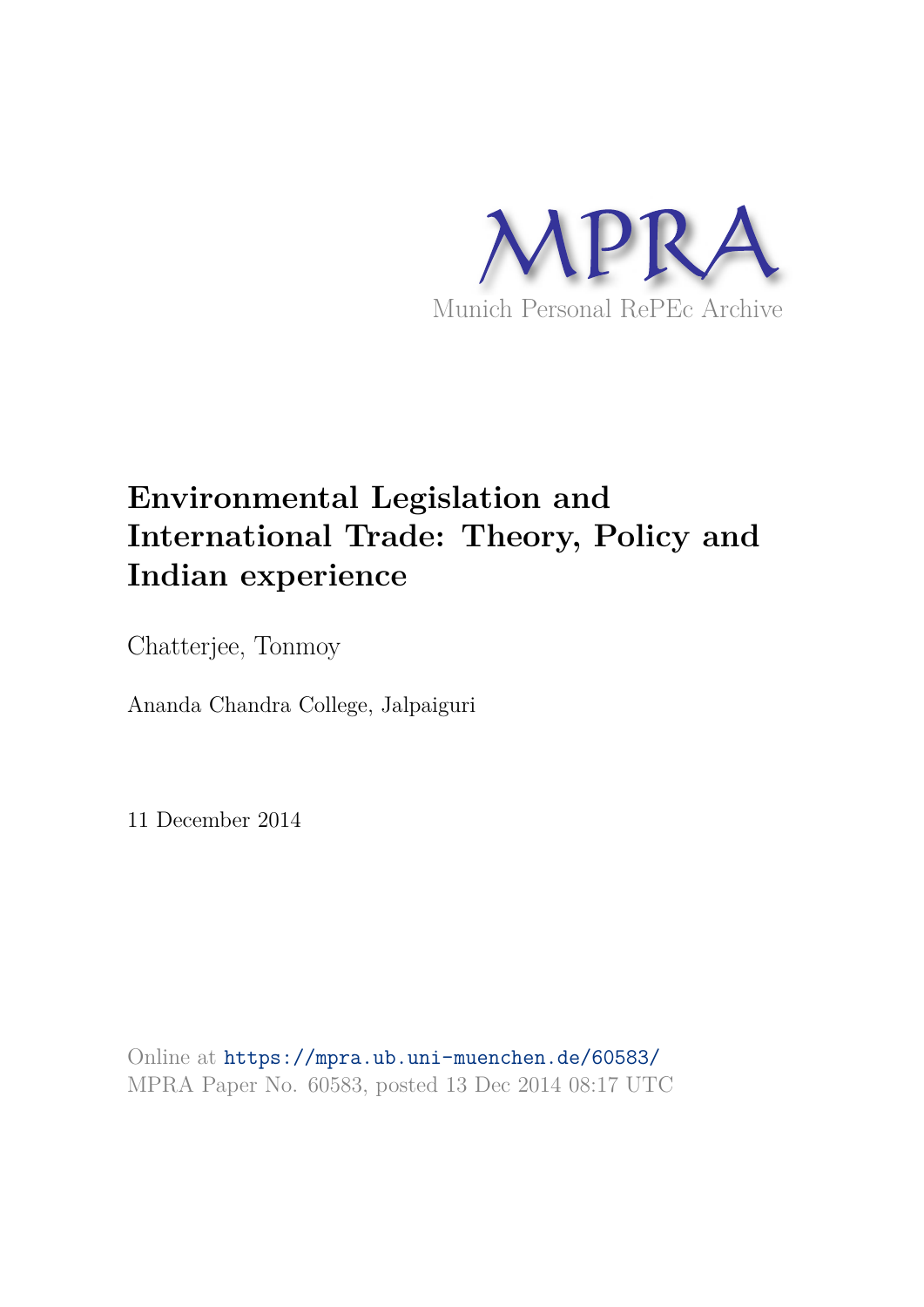# **Environmental Legislation and International Trade: Theory, Policy and Indian experience**

## **Tonmoy Chatterjee,**

Department of Economics, Ananda Chandra College, Jalpaiguri-735101, West Bengal, INDIA Email: tonmoychatterjee.economics@gmail.com

This Draft, December 2014

#### **Address for correspondence:**

Tonmoy Chatterjee Department of Economics, Ananda Chandra College, Jalpaiguri-735101, West Bengal, INDIA E-mail: [tonmoychatterjee.economics@gmail.com](mailto:tonmoychatterjee.economics@gmail.com)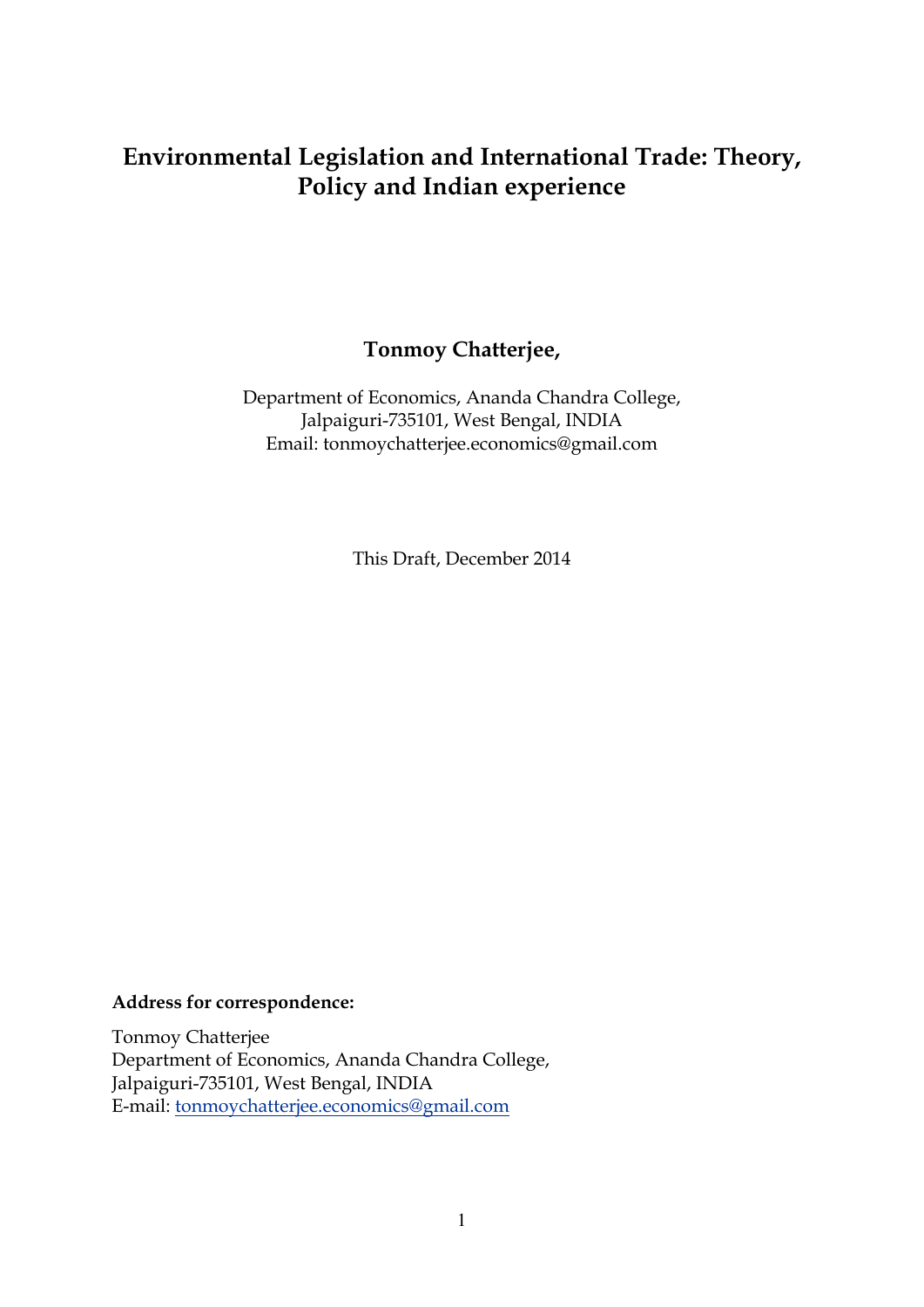## **Environmental Legislation and International Trade: Theory, Policy and Indian experience**

 **Abstract:** This paper considers some contemporary environmental problems like carbon emission, deforestation etc, faced by mainly the developing nations of the world. In this context I have considered some facts and figures of Indian Tannery industry for realization of above mentioned issue. In this paper an attempt has been made to analyze theoretically, the effect of environmental pollution on the output of different sectors in a small open economy. Here, I have presented a theoretical model based on the general equilibrium framework, which mainly highlights on a paradoxical result. The paradox exists in the sense that, with strict environmental control, the formal sector subcontracts their production to the informal sector, thereby accentuating the total level of pollution faced by the society.

**Key Words:** Dirty goods, Environmental pollution, Applied General equilibrium and Informal sector.

**JEL Classification:** Q53, Q58, D58.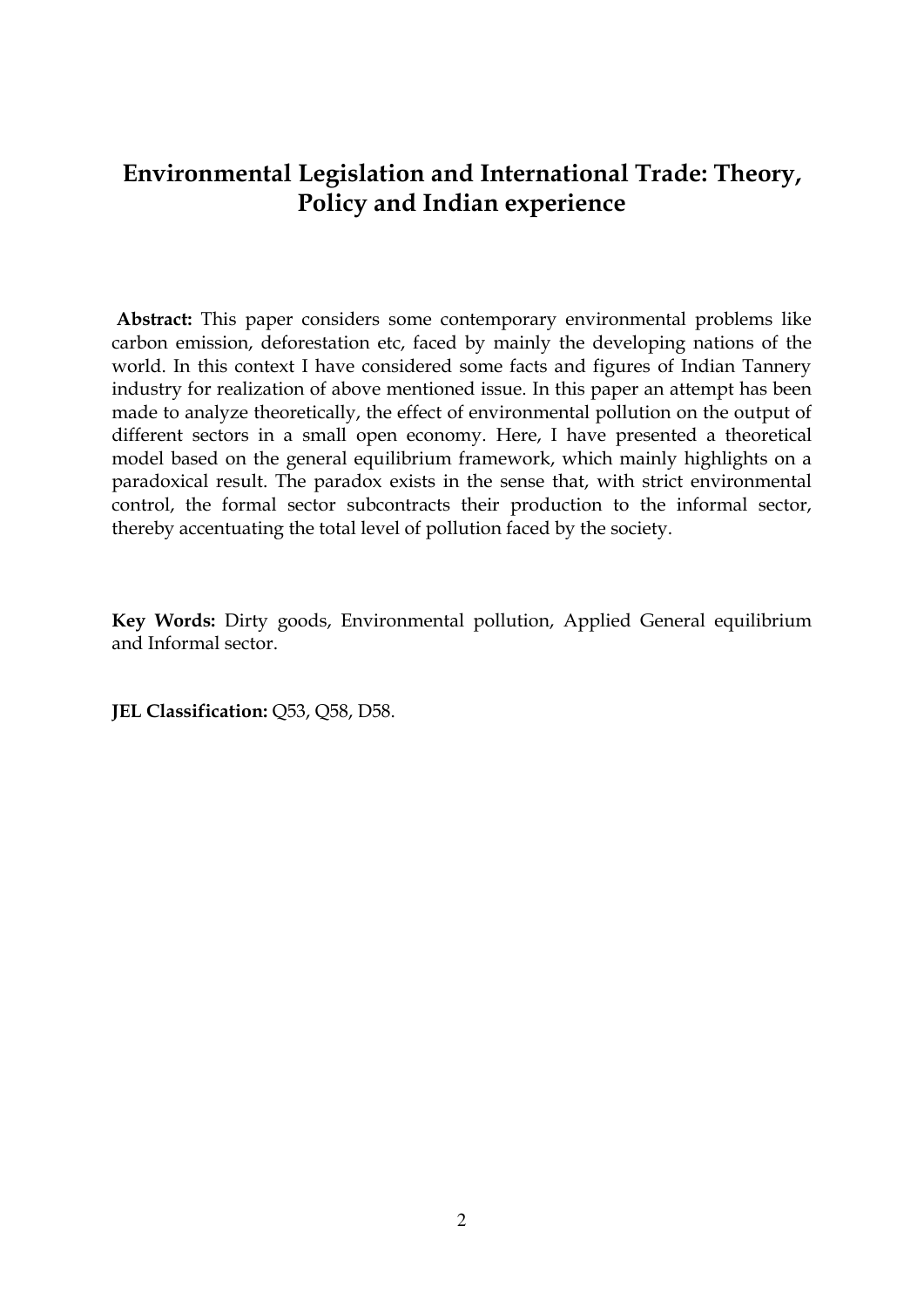### **1. Introduction**

The relationship between trade and environment is a complex and highly debated issue. Addressing this relationship is fundamental in order to achieve sustainable development. As a result of increasing global economic inter-dependence and further trade liberalization as well as growing pressure on the environment and the use of natural resources, there is an ever growing inter-face between trade and environment. It is widely recognized that trade and environment can be mutually supportive, but, differences remain on effective implementation. The Commission Communication on Trade and Environment, adopted in 1996, underlined that a mutually supportive relationship between trade and environment can occur but is in no way automatic. In fact, trade liberalization and trade policy have positive and negative impacts on the environment. However, a number of conditions should be met to ensure that the net gains deriving from trade liberalization will support and reinforce the protection of the environment.

One essential condition for making sure that trade and environment are mutually supportive is to ensure that the trade liberalization process is paralleled with the development and strengthening of effective and non-protectionist environmental legislation, at national, regional and international levels. Environmental policies could, in turn, provide an incentive for technological innovations, promote economic efficiency and, consequently, improve productivity. Having recognized the need for such policies, one should also ensure that trade rules do not unnecessarily constrain but rather support and promote the ability of countries to develop and implement adequate and non-protectionist environmental measures, at both national and international levels.

Trade policy as such has also a role to play in actively supporting sustainable trade flows and, in particular, environmentally friendly trade. Trade policy and trade related instruments should be further encouraged to act as a sustainable driver by providing incentives for more sustainable trade flows. This is valid at the multilateral level but even more so at the regional and bilateral levels where the identification of positive synergies among trading partners as well as convergence and co-operation should be easier than is the case at the international level. Trade tools could, for instance, be instrumental in making tangible progress towards more sustainable consumption and production patterns. Economic instruments also need to be more actively developed, notably with a view to allow for the necessary internalization of external environmental costs. In addition, positive synergies between trade, environment and development should be further considered, particularly regarding the elimination of environmentally damaging subsidies and the promotion of environmentally friendly goods and services, with a special focus on those originating in Developing Countries (DCs).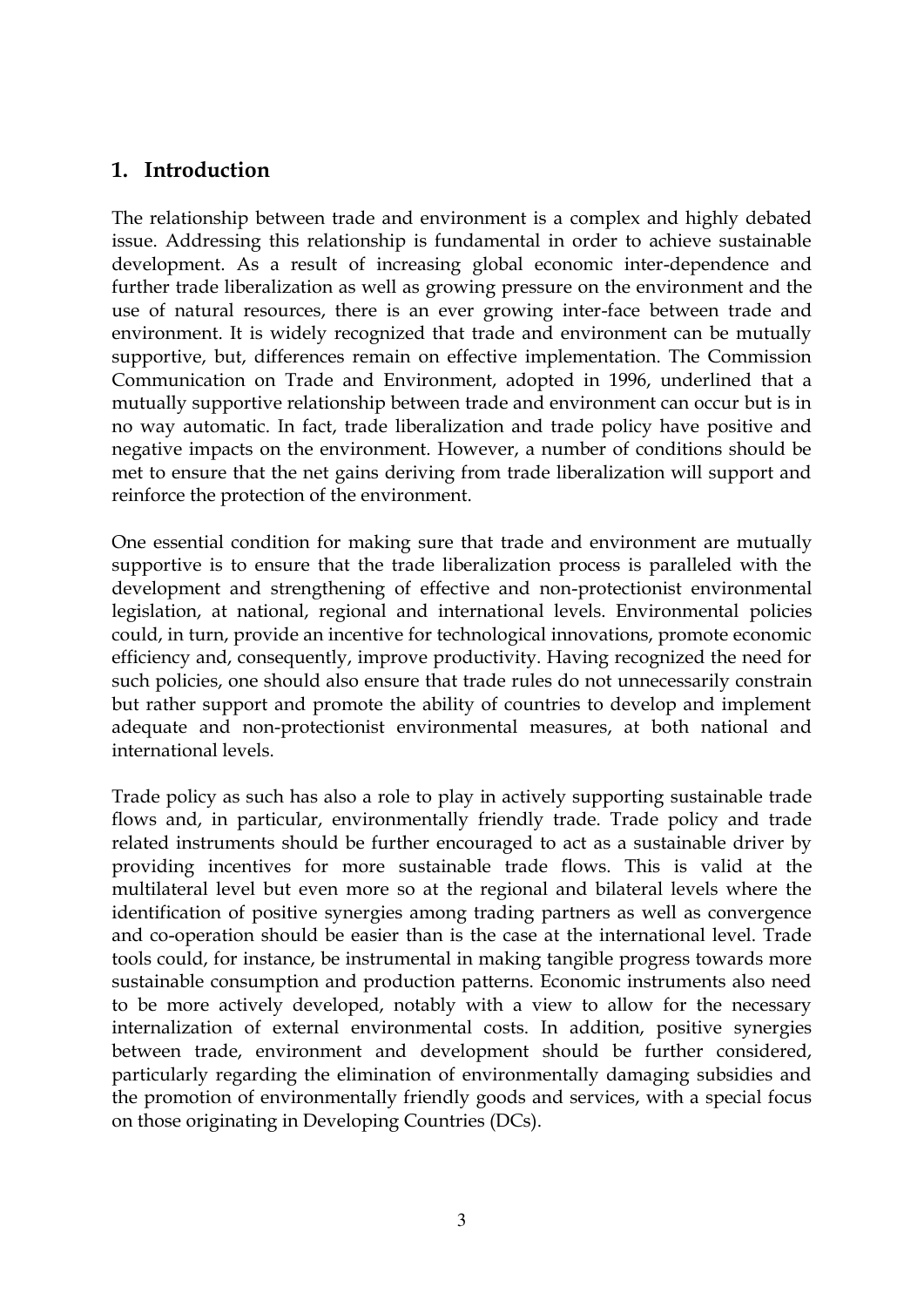International trade contributes to economic growth, benefits all participating countries, while growth, in turn, increases the demand for environmental quality and provides the financial resource for environmental protection. It is commonly assumed by economists and environmentalists alike that greater economic openness will lead to increase pollution in developing countries, as free trade will increase environmental degradation in developing countries. Thus there are points at which trade and environmental objectives are in potential conflict. If left unattended, these conflicts can weaken the trade system and become an obstacle to sustainable development.

But what is the impact of trade liberalization on the environment is a matter of debate. Two conflicting hypotheses have emerged from the debate. First one is pollution haven hypothesis (PHH). This hypothesis suggests that the developed countries impose tougher environmental policies than do the developing countries, which results in distortion of existing patterns of comparative advantage. So the polluting industries shift operations from the developed to the developing countries; developing countries thus become "pollution havens." The second hypothesis, the factor endowment hypothesis (FEH), states that trade liberalization will result in trade patterns consistent with the Heckscher-Ohlin-Vanek (HOV) theory of comparative advantage based on factor endowment differentials. Rich countries are typically well endowed with capital. Since capital-intensive goods are often also pollution-intensive, factor-endowment theories of international trade predict that rich countries specialize in polluting goods. Thus the manifestation of the PHH is in direct conflict with the FEH. This debate is of great concern among economists, environmentalists and world bodies like WTO.

The issues associated with the link between trade and the environment are very complex and evolves in a dynamic manner, involving various states and other actors in the process. The development of this linkage often focuses on the North–South dynamics of international debates on trade and the environment. Renewed interest in trade and the environment has generated new concerns about the effects of environmental regulations/regimes upon trade-induced economic development, particularly in developing countries. This phenomenon has assumed and will continue to assume paramount significance in international trade negotiations. The magnitude of the debate arising from trade and environment policy tensions indicates that trade and environmental issues will play an increasingly large role both within and beyond the World Trade Organization (WTO).

At the heart of these issues is a fundamental conflict of interests between the North and the South. In the North, environmental protection issues are seen as matters to be addressed in order to protect the global environment, while in the South, environmental protection issues are considered to be linked with the economic development of the nations concerned.

While developing countries initially resisted the linkage between trade and environment, they later accepted the reality that economic development cannot be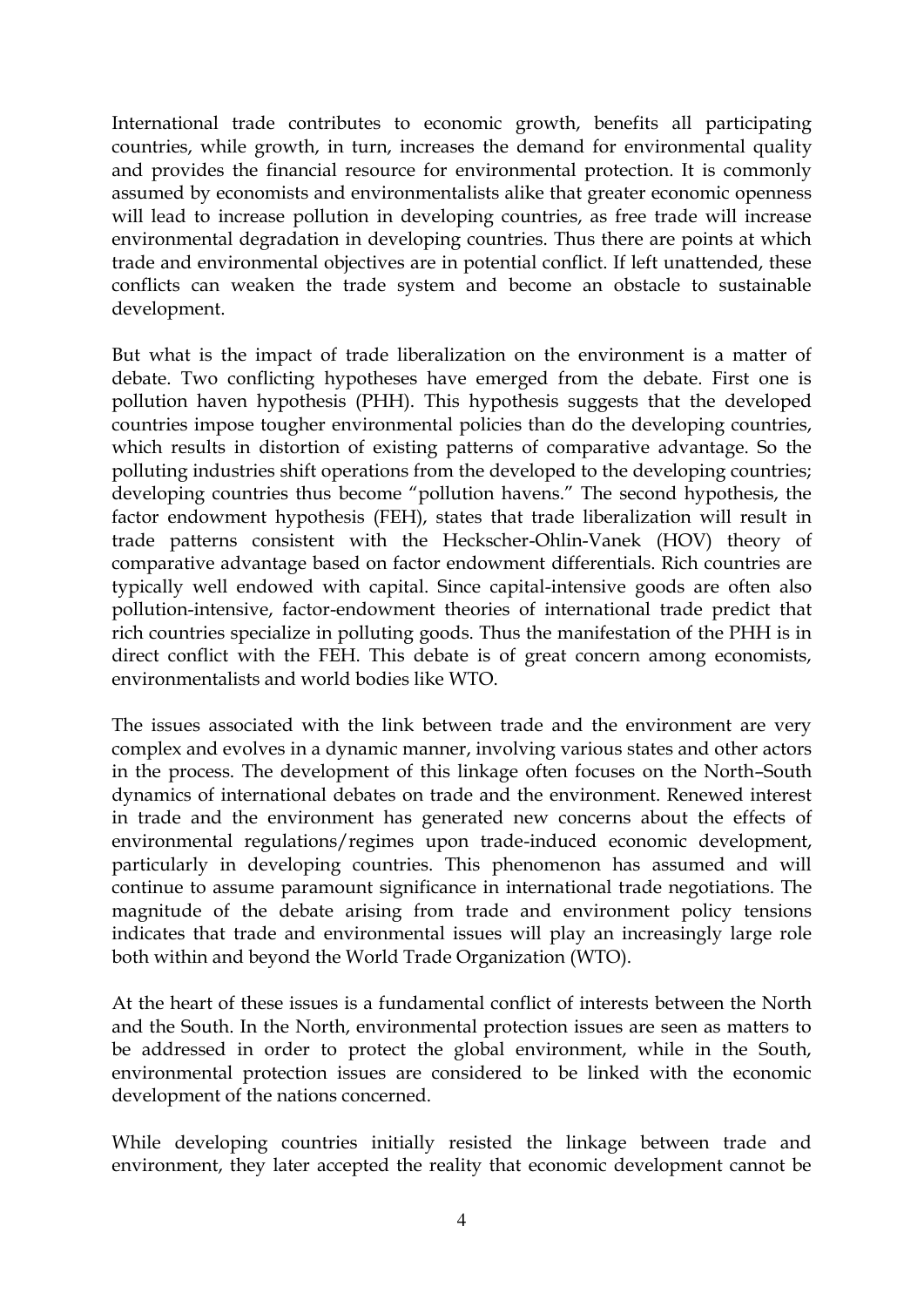separated from its environmental consequences. Economic development, in order to be sustainable, needs to take into account environmental concerns arising from the developmental process.

Developing countries oppose inclusion of trade and environment issues in the WTO as not favourable to their economic interests. The inclusion of trade-andenvironment-related issues in the WTO also means that developing countries could be forced to engage in negotiations on trade and environment issues without an explicit inclusion of environment in the negotiating mandate. Unless resolved in a satisfactory way, these issues have the potential to dictate the terms of trade negotiations in the multilateral trade regime and may further exacerbate the North– South tensions that exist at the trade–environment interface.

Pollution haven hypothesis argues that the industries that are highly pollution intensive i.e. dirty industries have been migrating from developed economies to the developing world. It is argued that the environmental concerns of the developed economies caused them to enact strict environmental regulations, which have increased the cost of production of the dirty industries at home. On the other hand, the developing countries with their low wages and lax environmental regulations have been attractive alternative producers in these sectors. At the same time this migration is also beneficial for developing countries that are in need of financial resources for industrial development. Consequently, developing countries provide pollution havens for dirty industries. In this process while the dirty industries have been migrating to the developing countries, the developed countries also have become net importers of these sectors.

The maintenance of the sustainability of environmental functions constitutes a community interest, so that it demands responsibility, openness and a role for members of the community, which can be channeled by people individually, environmental organizations, such as non-government organizations, traditional community groups and others, for maintaining and increasing environmental supportive and carrying capacity which becomes a mainstay of sustainable development. Development which incorporates the environment, including natural resources, is a medium for attaining sustainable development which is a guarantee of prosperity and quality of life of present and future generations.

The main motivation behind this study is to review the existing works on trade and environment with special reference to India and also to suggest a theoretical model on the basis of which, we will examine the issues of trade and environment in the Indian context. This work mainly focuses on the Leather Tannery Sector in India and through this sector; the linkages between trade and environment have been established. There are many empirical and theoretical models on the "Issues between Trade and Environment". Mostly, there are models in which from the empirical data, a stylized theoretical model has been formulated but in my work, I have attempted to built a theoretical model that focuses on the effect of environmental pollution on the output of different sectors in a small open economy and which also entails a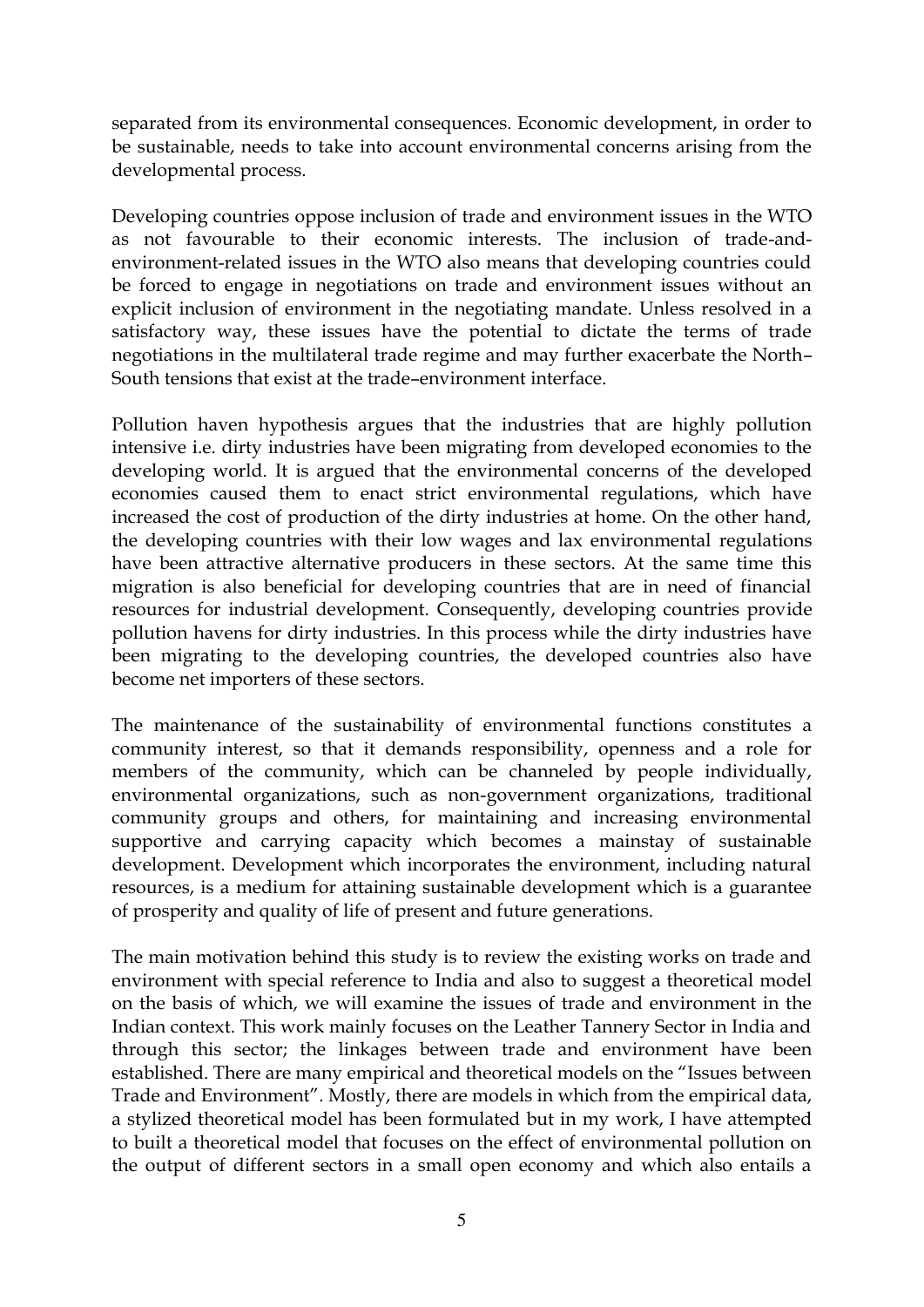paradoxical result, that strict environmental control accentuates the total level of pollution. This work will help us to provide answer for the questions- Is the informal sector mainly responsible for the increase in total level of pollution? Does strict environmental control leads to more pollution?

The paper is organized in the following manner: Section 2 deals with a brief review of the literature. Section 3 considers some facts and figures about environmental pollution in the context of the Indian leather industry. Section 4 deals with an analytical framework of the problem. Finally, the concluding remarks are made in section 5.

## **2. Literature review**

Trade enables a country to consume a good without incurring the pollution externality created during its production. So a country importing a good effectively displaces the implicit pollution load to the exporting country. Low and Yeats (1992) find that the share of "dirty" industries in exports from developed countries fell from 20% to 16% over the 1965-1988 period, while the share of dirty goods in exports from poor countries rose. The last numbers are different by regions: in West Asia the percent rises from 9% to 13%, in Eastern Europe from 21% to 28%, in Latin America from 17% to 21%, and in South-East Asia the share of dirty goods exports in total exports is flat at 11%. Lucas et al. (1992) empirically examine how the structure of manufacturing production varies, both across countries and over time, in relation to the toxic emission of component industries. They find evidence for an inverse Ushape relationship between industrial pollution intensity and income. On the other hand Mani and Wheeler (1997) examine the Pollution Haven Hypothesis (PHH) using international data on industrial production, trade and environmental regulation for the period 1960-1995. Their cross country analysis gives a result that is consistent with the PHH. They find that pollution intensive output as a percentage of manufacturing has fallen consistently in the OECD economies and risen steadily in the developing world. Besides, it is revealed that periods of rapid increase in net exports of pollution-intensive product coincide with periods of rapid increase in the costs of pollution abatement in the OECD countries. The tanning industry wastes have been extensively examined for their environmental impact, consequently they are branded as one of the worst anthropogenic polluters (Eye and Lawrence, 1971). Davis et al. (1994) have shown that the reducing environment created due to these wastes can result in the precipitation of amorphous iron sulphide and subsequent increased Cr(III) solubility leading to an increased Cr(III) mobility.

Two conflicting hypotheses emerge from the debate. The first competing hypothesis, known as the pollution haven hypothesis (PHH), argues that changes in environmental legislation can distort existing patterns of comparative advantage. In the developed world the costs of complying with environmental regulations appear to be increasing steadily. Since the stringency of environmental regulations increases with income and economic development (Dasgupta and others, 1995) the PHH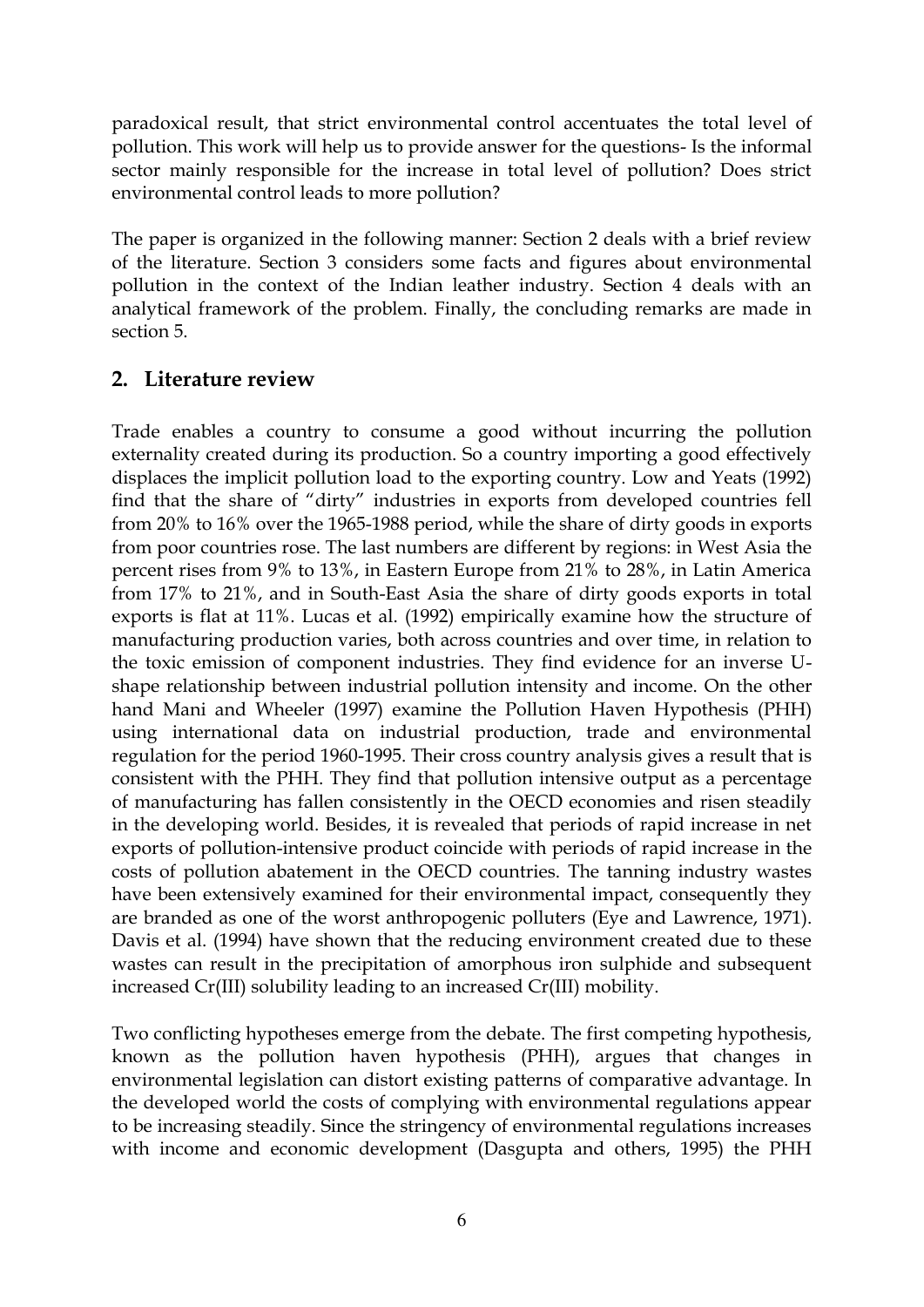assumes that developing countries possess a comparative advantage in pollution intensive production. Thus "pollution havens" arise.

There has been a tremendous change in the trade policy of the Indian economy since July 1991 which has been motivated by a full recognition of the important role that trade can play in promoting sustained economic growth in the context of sustainable development. This section will briefly review some of this literature. Grossman and Krueger (1992); Lucas and

others (1992); Antweiler and others ( 2001); and Eskeland and Harrison (2003) have made significant contributions on this issue. The role of international trade in determining the environmental damage has been addressed by specialists using input-output techniques Wright (1974;) Hann ( 2002); Hayami and Nakamura, (2002); Lange and Hassan (2002); and Wadeskog,( 2002). Unfortunately very little work has been done in India. Recently, preliminary attempts have been made by Mukhopadhyay (2004), Mukhopadhyay and Chakraborty (2004), Dietzenbacher and Mukhopadhyay (2004) and Jha and Rabindran (2004).

Chaudhuri and Gupta (2004) have considered a three sector general equilibrium model with an informal manufacturing sector. They have shown that, under some reasonable conditions, an inflow of foreign capital raises total domestic pollution, raises national income and also raises national welfare. These results are true both in the presence and in the absence of transfer of environmentally sound technology (EST).

Mukhopadhyay and Chakraborty (2005)' work aims at testing both hypotheses, PHH and FEH, for India's trade with the rest of the world and the European Union during the 1990s when radical economic reforms were introduced. The input-output method is used and suitably modified to test both the hypotheses considering three pollutants, carbon dioxide, sulphur dioxide and nitrogen dioxide (CO2, SO2 and NOx). It is clear from the results that import-related pollution is much greater than the export-related pollution for India. The findings of the present work challenge the pollution haven hypothesis, arguing that liberalization of trade policy in India has not been associated with pollution-intensive industrial development and attempts to contribute to the environment and trade debate by examining the impacts of international trade with the rest of the world and also with the EU on emissions of CO2, SO2 and NOx in the Indian economy during the 1990s using input-output techniques. At testing both hypotheses, PHH and FEH, for India's trade with the rest of the world and the European Union during the 1990s when radical economic reforms were introduced. The input-output method is used and suitably modified to test both the hypotheses considering three pollutants, carbon dioxide, sulphur dioxide and nitrogen dioxide (CO2, SO2 and NOx). It is clear from the results that import-related pollution is much greater than the export-related pollution for India. The findings of the present work challenge the pollution haven hypothesis, arguing that liberalization of trade policy in India has not been associated with pollutionintensive industrial development.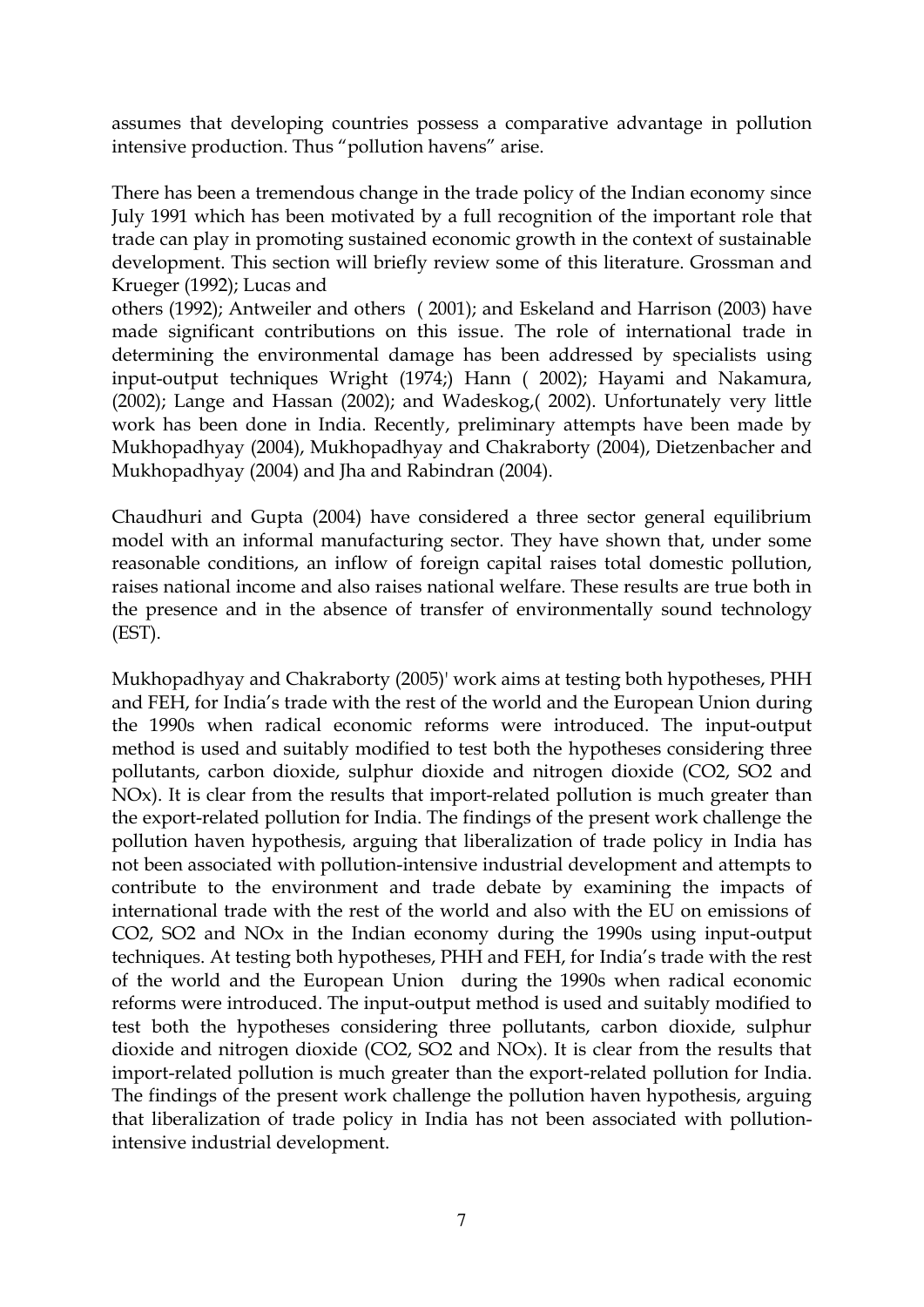In spite of the existence of vast literature on this subject, the significance of this study originates from the fact that, in none of the works, the focus has been given on the different trade and environmental issues with reference to a particular informal sector, say the tannery sector .The present paper tries to cover the effect of environmental pollution on the output of different sectors in a small open economy and which also entails a paradoxical result, that strict environmental control accentuates the total level of pollution. Thus, this paper can be considered as a new contribution in this arena.

## **3. Some Data on Environmental Pollution, with Special Reference to the Leather Tannery sector in India**

The leather industry is India's fourth largest export industry, employing 2.5 million people and having a target value of about A\$10 billion in 2002. The preparation of leather requires the use of large amounts of salt. Tannery discharges are causing loss of agricultural production due to the salinisation of rivers and groundwater. It is also adding to the salinity of drinking water. In the past few years, Indian authorities have set stringent regulations for tannery discharges. Regulations for biochemical oxygen demand, chemical oxygen demand and chromium levels are now being met, though at considerable cost. However, levels of total dissolved solids (TDS) remain too high. If the tanning industry does not deal with this problem, it will face legal action and closures, leading to social and economic hardship. The leather industry has been identified as a thrust sector for export promotion in India but it is also perceived to be highly polluting as well. The leather industry has both some sustainable aspects as well as some unsustainable aspects. Until 2002, the leather sector was reserved for small scale sector and this may have prevented Foreign Direct Investment (FDI) in this sector. The FDI in this sector from August 1991 to December 2005 is US\$ 51.84 millions. This is only 0.15% of total FDI inflows and ranked at 30. Today the industry ranks 8th in the export trade in terms of foreign exchange earnings of the country. Leather sector has been included among red categories of industries on account of the potential environmental impact of tannery wastes. Since 1996, the Indian tannery sector has increased its environmental preparedness. Tanneries in Punjab, UP and Tamil Nadu are now connected to pollution control devices. In Calcutta, the problem is being addressed comprehensively with the industry undergoing relocation into a new leather city. A successful lesson has been-learnt in the tannery sector in Tamil Nadu during the last two years.

Waste minimization in tannery sector has benefited significantly. The Ministry of Environment and Forests; Government of India has recognized the need for gaining environmental security of the leather sector. In order to develop a holistic action plan for prevention and control of pollution in tanneries, the Ministry has formed a working group under the chairmanship of Central Pollution Control Board (CPCB) with a directive to-submit the report before 30 September 1999.Need for technological up gradation of the tannery sector on an all India basis has been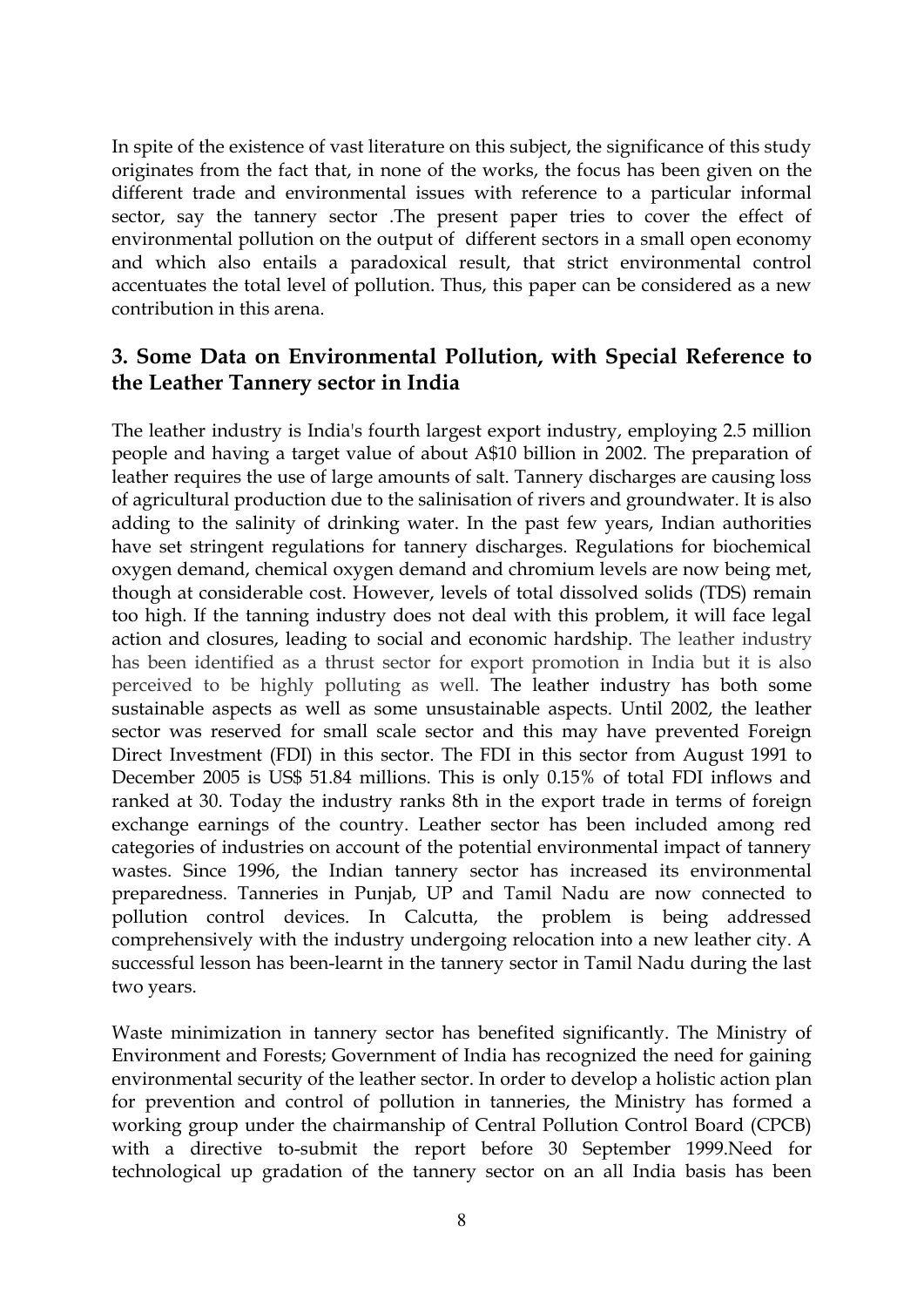recognized. Scope for implementing waste minimization circles in Punjab, UP and Calcutta has been identified. Consolidation of outputs in the tannery sector in Tamil Nadu has been felt necessary.

Let us first focus on the sustainable aspects. The leather industry plays a main role in the substantial export earnings. It also provides employment to the marginalized section of the society and gives them the opportunity to participate to the small scale sector. The water pollution due to discharge of untreated effluent from the slaughterhouse, the air pollution due to the foul smell from the slaughterhouse and tannery, unhygienic surroundings due to lack of proper cleaning activities and occupational health hazards to the worker due to the use of chemicals in tanneries are some of the unsustainable aspects of the leather industry.

The Indian leather industry has earned a special status in the national economy as the fourth largest foreign exchange earner with a share of around 7% in the total country's exports. The tanning sector is the basic skeleton on which the entire leather industry depends and it is also one of the largest polluters. The leather processing capacity in India is more than 1900 tanning units out of which 75% are in the small scale sector. The inherent nature of the tanning process is such, that large quantities of water are consumed. Attributed to this factor this industry is chiefly located near river banks: Ganga river system in UP, Bihar and West Bengal and Palar and Cavery river systems in Tamil Nadu .The leather tanning industry in India is made up of a few large export-oriented units and a large number of manual, small-scale units producing mainly for the domestic market.These facilities are mostly rather primitive and do not meet the minimum discharge standards. Release of wastewater from them is seriously compromising groundwater quality, and the problem is compounded by the discharge of heavy metals. Most of the small tanneries are concentrated in clusters which could facilitate common effluent treatment facilities after heavy metals and sulphides have been removed by pre-treatment. But toxic solid residues and sludge continue to be disposed without treatment, producing noxious gases which cause air pollution. The tanneries cause water pollution problem as well with high BOD and COD values in their discharges, together with chromium, phenols, sulphides, ammonia, dyestuff, heavy metals, detergents and antiseptic agents. Average compliance with national discharge standards is estimated at a meagre 2per cent. Even the largest tanneries remove less than 20 percent of the required pollutants, and 435 tonnes (at least 36times the standard) of highly toxic chromium compounds are discharged annually into rivers. Substantial amounts of solid waste — approximately 73 million tonnes a year — are disposed of similarly**.** The environmental problems created by industry stem primarily from the use of a strictly linear production process of extracting raw materials and fossil energy, processing the material and energy, and dumping the waste back into natural systems. In response, an innovative new theory termed Sustainable Industrial Network (SINET) is emerging to guide industries towards sustainable production. SINET aims to incorporate the cyclical patterns of ecosystems into designs for industrial production processes that will work in unison with natural systems.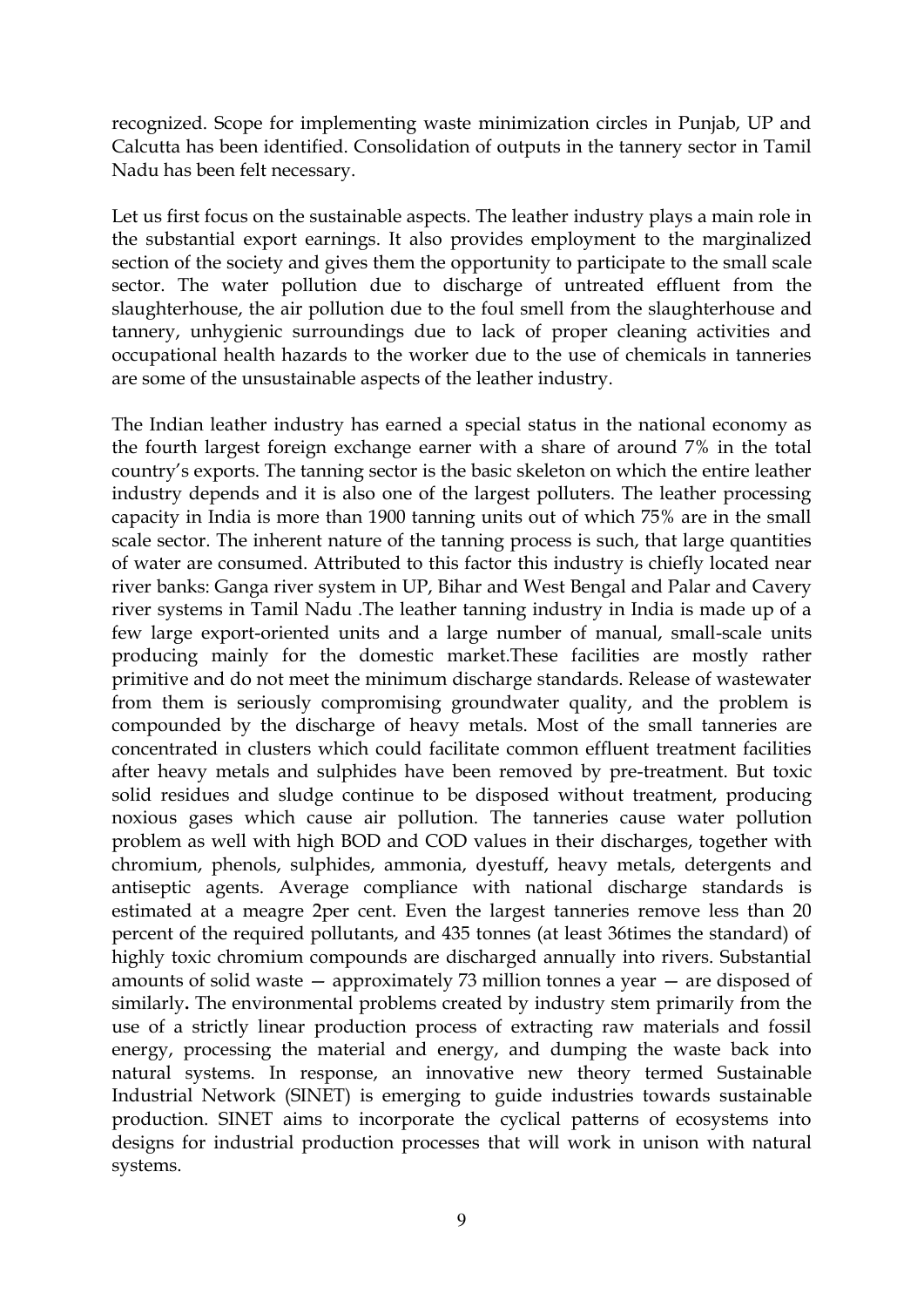The overall objective of the proposed Initiative is to develop and adapt solutions to promote sustainability of the micro regions, specifically through making the Industry network(key economic activity) of the micro region more effective and efficient, thereby making products, processes & services at the micro region more resource efficient and less polluting. The leather industry occupies a prominent place in the Indian economy in view of its substantial export earnings, employment potential and growth. The Indian Leather industry is the third largest export earner in the country. The industry covers a vast spectrum of inputs, activities, skills and products i.e. livestock, hides and skins, tanning, leather products and exports. The industry generates huge amount of waste which is utilised by other allied industries for by-product manufacturing and the remaining amount of waste is then best treated for waste minimization**.** 

Here we will focus on the current export basket of the leather industry.

| Product category     | Exports | US\$ million % on total<br>exports |
|----------------------|---------|------------------------------------|
| Finished leather     | 688.05  | 23%                                |
| Leather footwear     | 950.90  | 32%                                |
| Leather garments     | 308.98  | 10%                                |
| Footwear goods       | 212.65  | 7%                                 |
| Leather goods        | 690.66  | 23%                                |
| Saddlers and harness | 81.85   | 3%                                 |
| Non-leather footwear | 48.69   | 2%                                 |

#### **Current export basket of Indian leather industry:**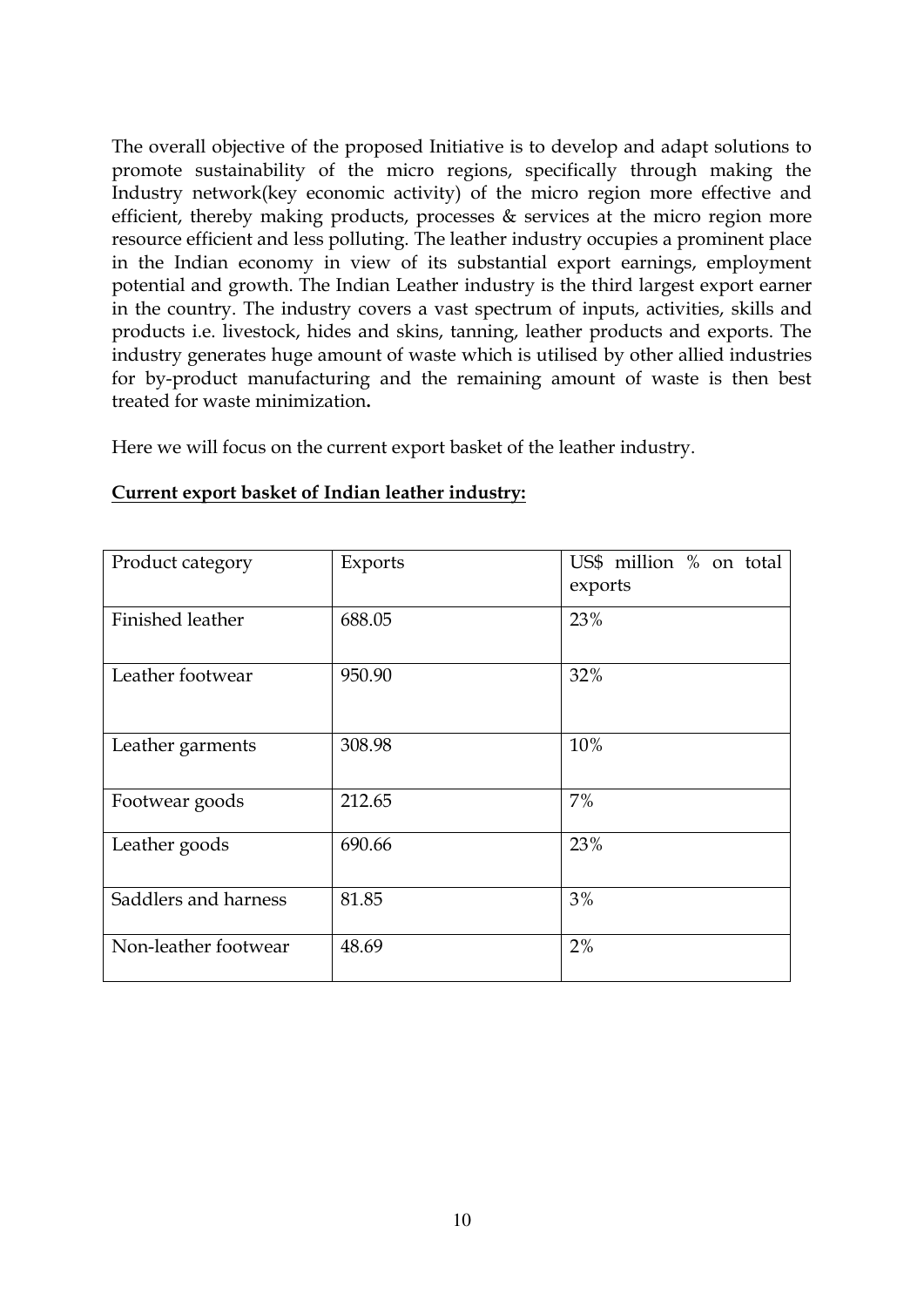

**Table 1A and 1B-** Current export basket of Indian leather industry. **Source** - *<http://leather.webindia.com/exec.htm>*

#### **4. The Benchmark Model**

We have considered a four sector general equilibrium model, in which, a small open economy is broadly divided into a formal domestic manufacturing sector, a nontraded intermediate informal manufacturing sector, an agricultural sector and a foreign enclave. Due to small open economy assumption, the product prices are internationally given. Production function exhibits constant returns to scale with diminishing marginal productivity to each variable input .The formal domestic manufacturing sector uses labour and intermediate good as inputs. The foreign enclave uses sector-specific foreign capital and labour as inputs. The agricultural sector and the non traded intermediate sector use labour and domestic capital as inputs. Domestic capital is perfectly mobile between the agricultural sector and the informal sector. Wage rate is fixed at  $w_M$  in the formal manufacturing sector by the trade union. Wage rate of the agricultural workers and the informal sector workers is flexible. All the input output coefficients are variable. The formal sector is made to pay a pollution emission tax for any pollution level higher than the permissible level that is determined by the regulatory authority. Since the informal manufacturing sector creates pollution, increase in the use of informal sector output in the formal sector raises the level of pollution and widens the discrepancy between actual and permissible levels of pollution. The efficiency of a representative worker is inversely related to the level of pollution. In this framework, we show that even if the permissible level of pollution is reduced, the polluting informal sector may expand and worsen the environmental standard. Here, we have assumed that pollution is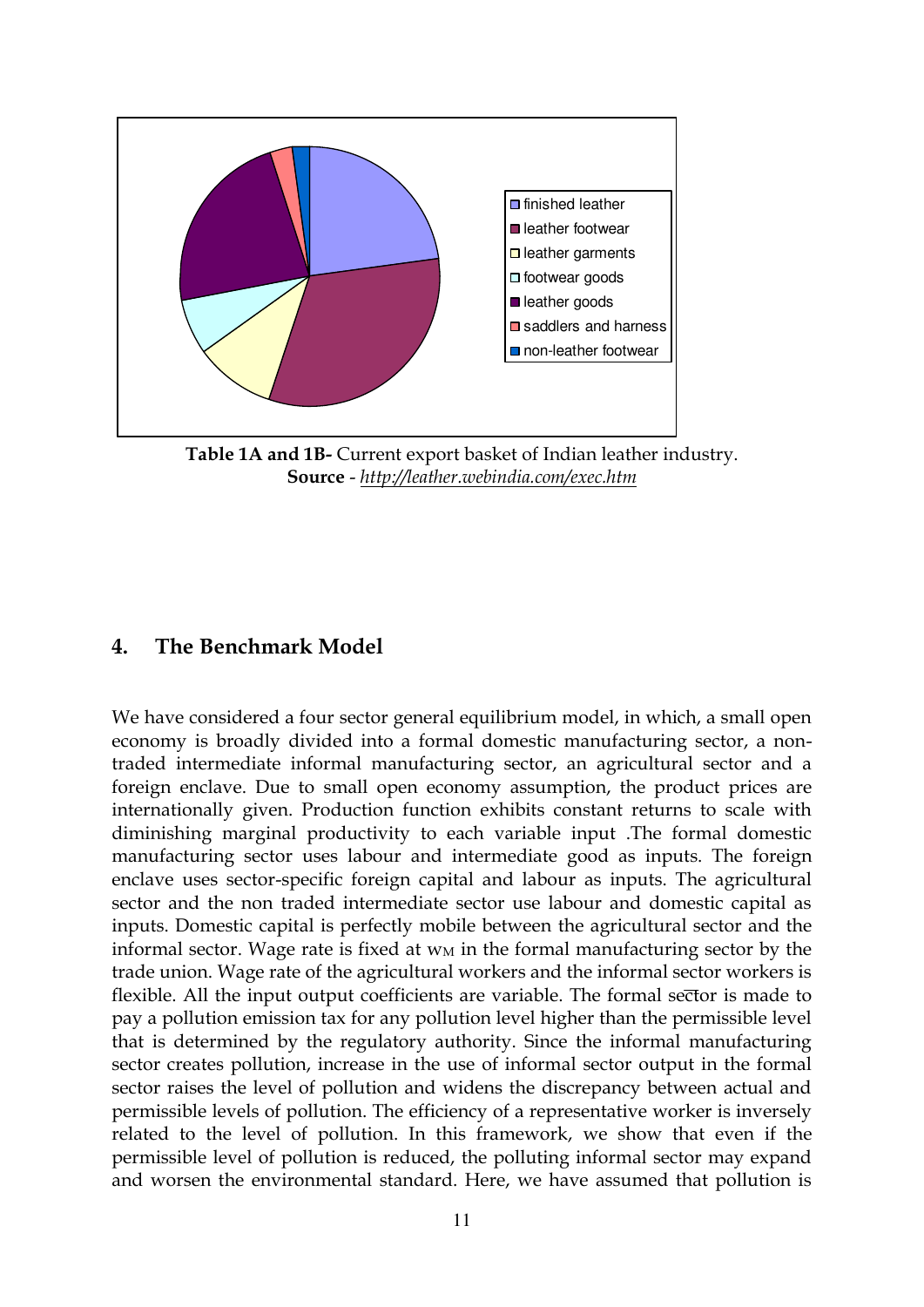mainly from the informal sector and there is no pollution from the agricultural sector. We have also assumed that the informal manufacturing sector is capital intensive.

The following notations are used to describe the equational structure of the model. P<sub>i</sub>: price of the i<sup>th</sup> product; i=M,A, I,F.  $X_i$ : output of the i<sup>th</sup> sector, i=M,A,I,F. h: nutritional efficiency of each worker. Lh (Ω): total calories intake of total labour.  $a_{Li}$ : labour-output coefficient in the i<sup>th</sup> sector, i=M, A  $a_{Ki}$ : capital-output coefficient in the i<sup>th</sup> sector,  $i=M,A$  $\overline{w}_m$ : unionized wage of the workers in the formal manufacturing sector. r: rate of return on domestic capital.  $r_f$  : rate of return on foreign capital. Ω : maximum permissible level of pollution. αI : emission coefficient. Z : total level of pollution. KD : domestic capital stock

 $K_F$ : foreign capital stock.

Here, the maximum permissible level of pollution is denoted by Ω**.**  We have,  $\alpha_F X_F + \alpha_M X_M + \alpha_A X_A \leq \Omega$ 

Total level of pollution is denoted by Z and we can express it as:  $Z = \Omega + \alpha_1 X_I$ where, $a_{I}$  is the emission coefficient.

Without the loss of generality, we have assumed that, the product of sector 'A' as the numeraire.Thus, $P_A=1$ .

The competitive equilibrium conditions can be written as

| $P_M = a_{LM} \cdot w_M + a_{IM} \cdot P_I$                                                                | (1) |
|------------------------------------------------------------------------------------------------------------|-----|
| $1 = aLA.w + aKA.r$                                                                                        | (2) |
| $P_I = a_{LI} \cdot w + a_{KI} \cdot r$                                                                    | (3) |
| $P_F = a_{LF} \cdot w + a_{KF} \cdot r_F$                                                                  | (4) |
| From the domestic demand-supply equality of the intermediate good we get<br>$a_{IM}X_M = X_I$              | (5) |
| The full employment conditions are given as<br>$a_{KA} X_A + a_{KI} n X_I = K_D$<br>$a_{KF}$ $X_F$ = $K_F$ | (6) |
| $a_{LM} X_M + a_{LA} X_A + a_{LI} X_I + a_{LF} X_F = Lh(\Omega)$                                           | (8) |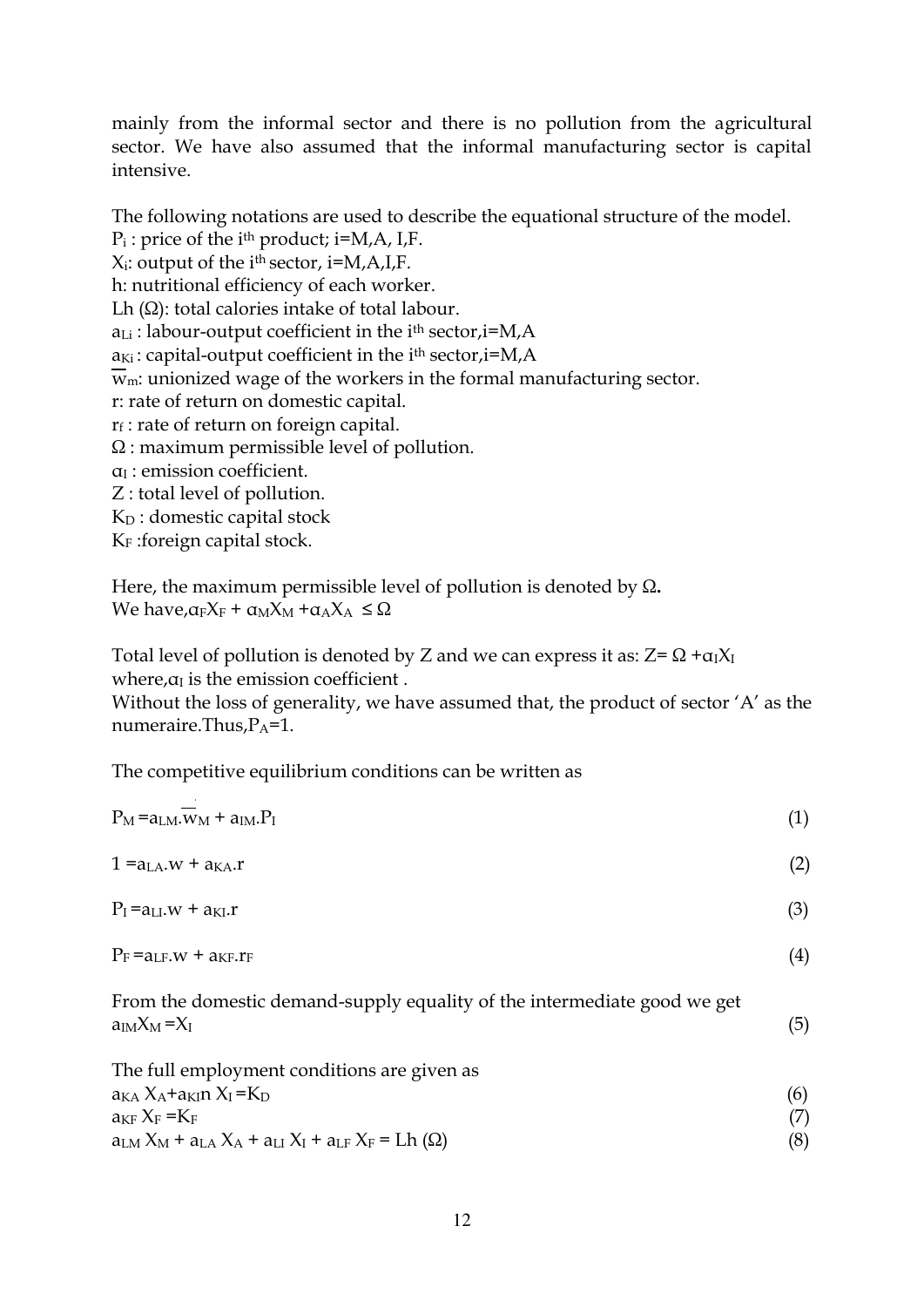Here, we have 8 equations with 8 unknowns namely, w,  $P_I$ ,  $r$ ,  $r_F$ ,  $X_M$ ,  $X_A$ ,  $X_I$ ,  $X_F$ . Thus, the system is consistent. From equation (1),  $P_I$  can be determined, as  $\overline{W}_M$  is fixed and then from equation (2) and (3), w and r can also be determined. Again, from equation  $(4)$ , $r_F$  can be determined. So, we can say that, factor prices are independent of factor endowments and hence, *Decomposability Property* holds.

From equation (5), $X_M = X_I/a_M$  and again, from equation (7), $X_F = K_F/a_{KF}$ Substituting these values in (8), we get,  $a_{LM} X_I/a_{IM} + a_{LA} X_A + a_{LF} K_F/a_{KF} + a_{LI} X_I = Lh (\Omega)$ or,  $X_{I}(a_{LM}/a_{IM} + a_{LI}) + a_{LA}X_{A} + a_{LF}K_{F}/a_{KF} = Lh(\Omega)$ or,  $X_{I}\{(a_{LM}+a_{LI}.a_{IM})/a_{IM}\}+a_{LA}X_{A}+a_{LF}X_{F}=Lh(\Omega)$  (9)

Totally differentiating (9), we get,

 ${(a_{LM} + a_{LI}.a_{IM})/a_{IM}}dX_I + a_{LA}dX_A = 0$ or,  $dX_I/dX_A$  LL={ -a<sub>LA</sub>/(a<sub>LM</sub> + a<sub>LI</sub> a<sub>IM</sub>)}/a<sub>IM</sub> < 0

The above equation represents a locus of  $X_A$  and  $X_I$  named LL, such that the labour market is in equilibrium and is negatively sloped.

Totally differentiating equation (6),we get,

 $a_{KA} dX_A + a_{KI} dX_I = 0$ or,  $dX_I/dX_A$   $_{KK}$  = -a<sub>KA</sub>/a<sub>KI</sub> < 0

The above equation represents the locus of  $X_A$  and  $X_I$  named KK, such that the domestic capital market is in equilibrium and is negatively sloped.

Note,  $|$  {a<sub>LA</sub>/(a<sub>LM</sub>+a<sub>LI</sub> a<sub>IM</sub>)}/a<sub>IM</sub>  $|$  >  $|$  a<sub>KA</sub>/a<sub>KI</sub>  $|$ or,  $a_{LA}/a_{KA}$  >{ $(a_{LM} + a_{LI} a_{IM})/a_{IM}$ }/ $a_{KI}$ 

```
or, a_{LA}/a_{KA} > (a_{LM}/a_{IM} + a_{LI})/a_{KI}
```
From the above expression, it can be stated that, the agricultural sector is more labour intensive than the informal sector when labour requirement is measured in direct and indirect terms. Thus, we can say that LL is steeper (see figure-1).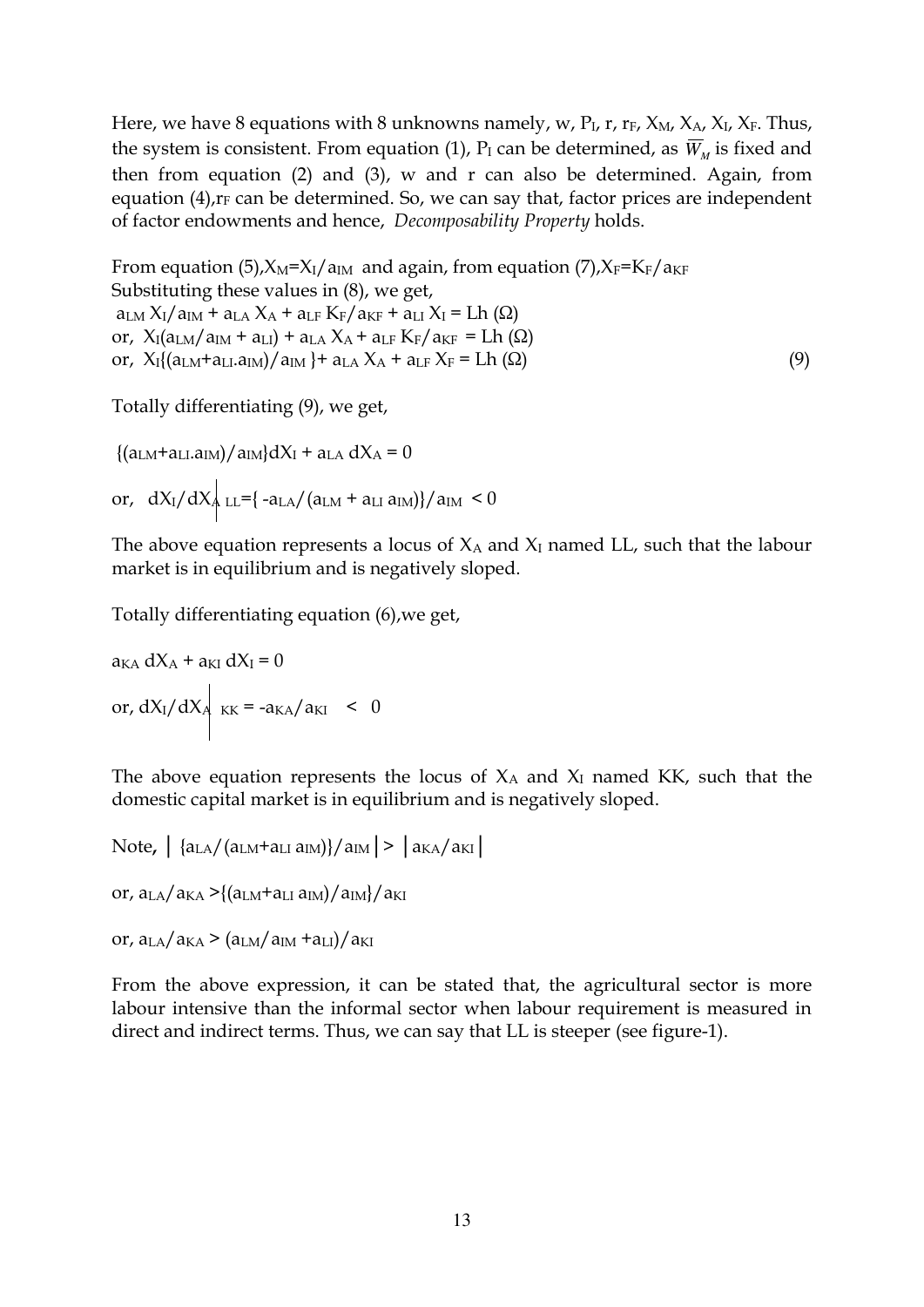

Figure 1

Intuitively, from figure 1, we can say that, with the increase in the level of pollution, the maximum permissible level of pollution also increases and the environmental standard gets degraded.Consequently,the health of workers' get affected and their nutritional efficiency (h) deteriorates.So,total calories intake of total labour falls and eventually, effective labour also gets deteriorated and hence,LL shifts to the left to  $L'L'As$  a result, output of the informal sector, $X<sub>I</sub>$  rises and the output of the agricultural sector, $X_A$  falls. In other words, pollution emanating mainly from the informal sector, has affected health of the workers' and so, output of the labour intensive agricultural sector falls whereas, output of the capital intensive informal sector rises. So, we can say that this is a 'Rybczynski type' effect.

Again, from equation (5) we can say that, since, output of the informal manufacturing sector, $X_I$  rises so, output of the formal manufacturing sector,  $X_M$  must also rise.

Next, we will focus on what happens when a strict environmental control is exercised: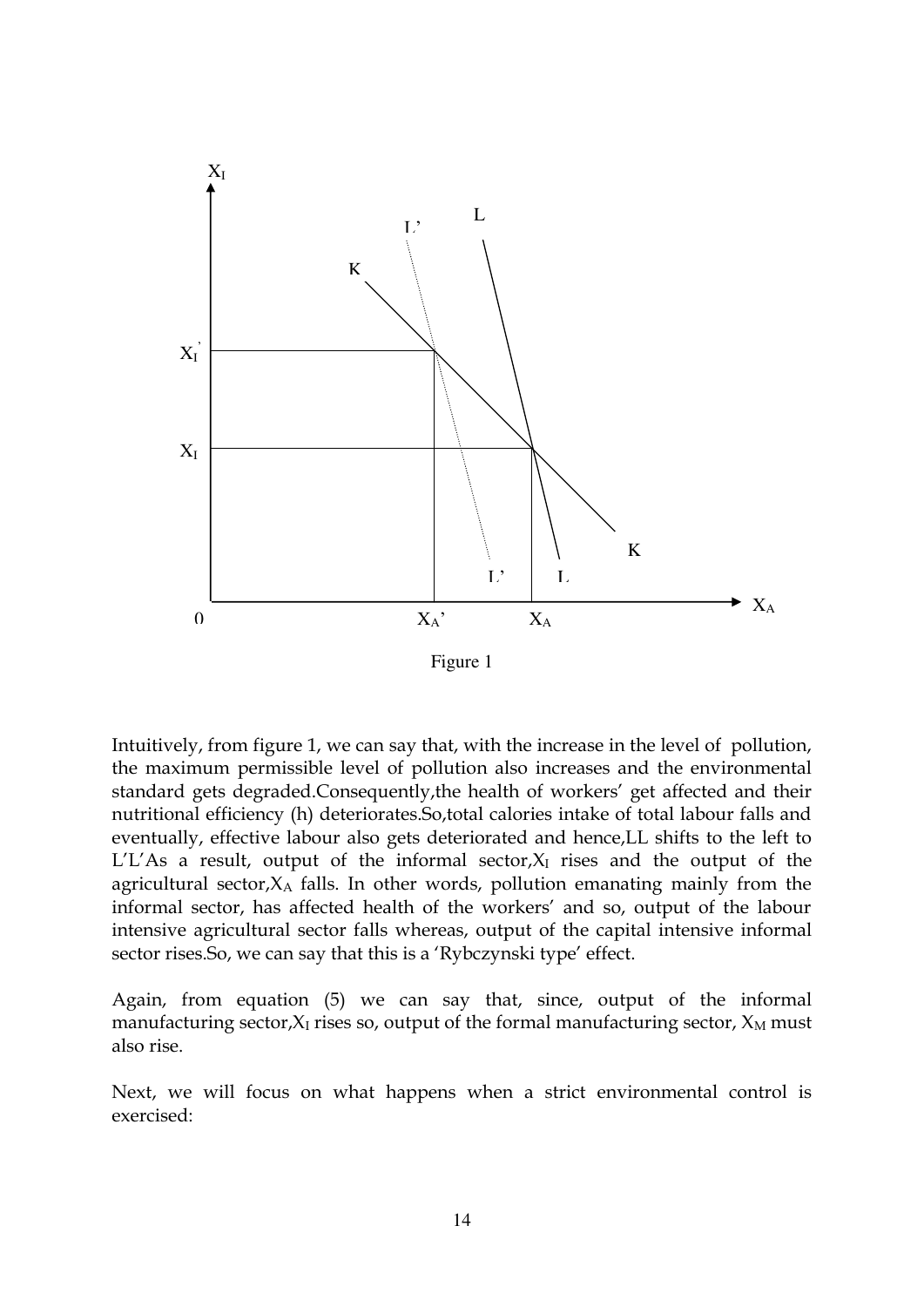We know that formal sector's pollution can never exceed the maximum permissible level, Ω, so they subcontract a part of their production to the informal sector. When there is strict environmental control, formal sector subcontracts production to the informal sector and hence, output of the informal sector, that is,  $X_I$  rises.

It is to be noted that, total pollution can be expressed as:  $Z = \Omega + \alpha_1 X_I$ . Therefore, strict environmental control means, maximum permissible level of pollution is restricted to a lower limit. Since, we have just seen that, with strict environmental control, the output of the informal sector rises, it basically implies, total pollution will increase. Note, here, we get a paradoxical result in which, the strict environmental control leads to local outsourcing and hence, leads to more pollution, thereby degrading the environment even more. We can infer from this model, that, it is the Informal sector that plays a major role in increasing the level of environmental pollution. If the informal sector has not been taken into consideration, then, the total level of pollution would have been within the maximum permissible level of pollution.

#### **5. Concluding remarks:**

In this paper an attempt has been made to analyze theoretically, the effect of environmental pollution on the output of different sectors in a small open economy consisting of an informal intermediate goods sector. It also shows that we get a paradoxical result, that strict environmental control accentuates the total level of pollution. Here a hybrid type of general equilibrium trade model has been used to analyze the problem. From the theoretical framework, it is obvious that one cannot deny the key role played by the informal sector in degrading the environment. Apart from that in this short article we have captured the argument behind the outsourcing of formal sector services to informal sector. Therefore, we basically promote pollution intensive sector and in turn we enjoy the gains from trade due to favorable comparative advantage.

### **References:**

Antweiler, W, B.R. Copeland and M.S Taylor (2001): "Is free trade good for the environment?‖ *American Economic Review,* 91(4), 877-908.

Chaudhuri, S. and K.Gupta (2004): "Inflow of Foreign capital, Environmental Pollution and Welfare in the presence of an Informal sector", paper presented at the Indian Statistical Institute, Kolkata conference, January, 2004.

Hettige, H., M.Mani and D.Wheeler (2000): "Industrial pollution in economic development: the Environmental Kuznets curve revisited‖, Journal *of Development Economics* 62,445-476.

Lucas, R. E., B. D. Wheeler and H. Hettige (1992): "Economic development, Environmental regulation and the International migration of toxic industrial